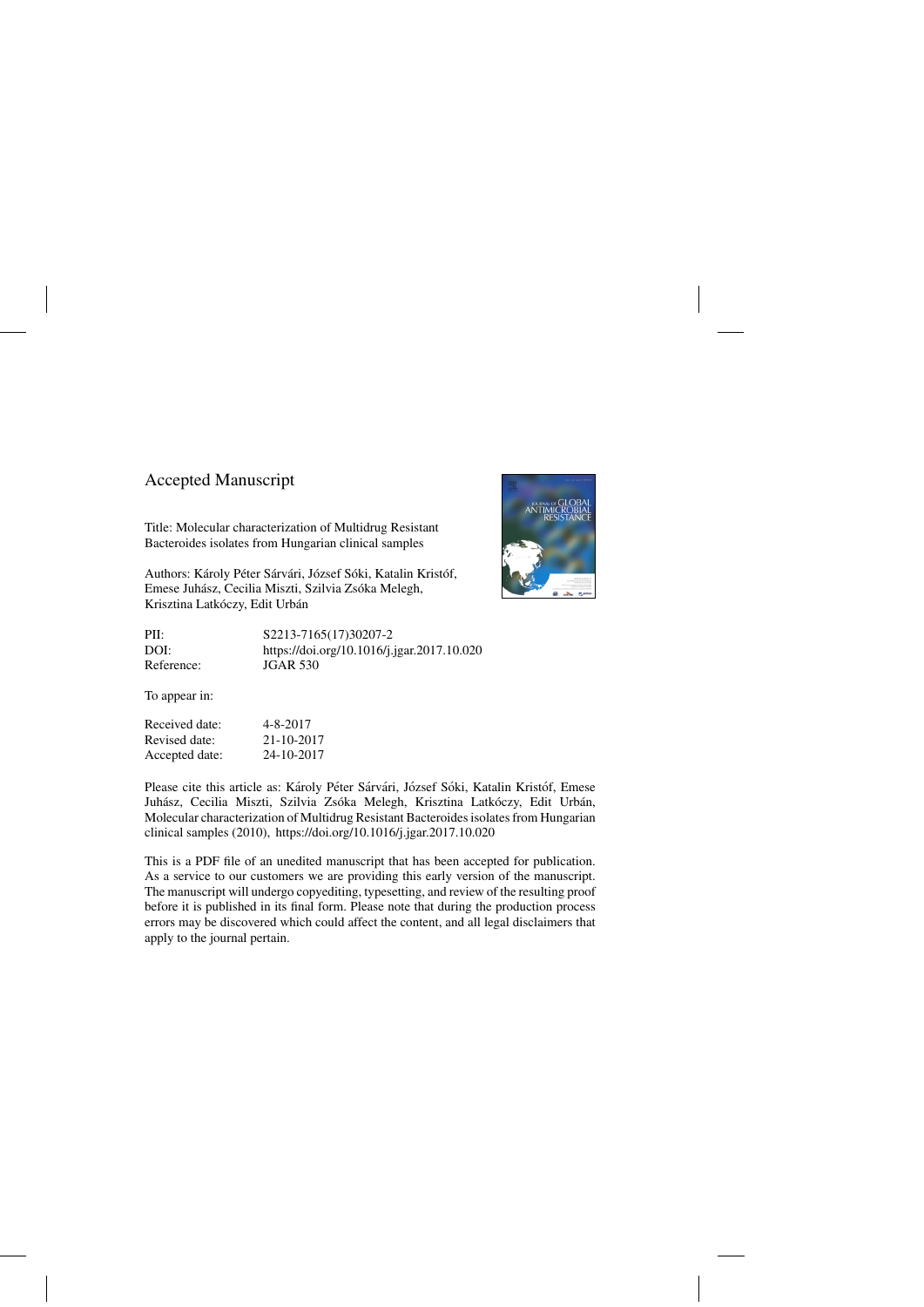# CCEPTED

### Original Article

**Molecular characterization of Multidrug Resistant** *Bacteroides* **isolates from Hungarian clinical samples**

Running title:

Investigation of MDR *Bacteroides* isolates from Hungarian clinical samples

Károly Péter Sárvári<sup>a</sup>, József Sóki<sup>a</sup>, Katalin Kristóf<sup>c</sup>, Emese Juhász<sup>c</sup>, Cecilia Miszti<sup>b</sup>, Szilvia Zsóka Melegh<sup>d</sup>, Krisztina Latkóczy<sup>e</sup>, Edit Urbán<sup>a</sup>

<sup>a</sup>Institute of Clinical Microbiology, University of Szeged, 6 Semmelweis Street, H-6725 Szeged, Hungary

<sup>b</sup>Institute of Medical Microbiology, University of Debrecen, 98 Nagyerdei Avenue., H-4032 Debrecen, Hungary

c Institute of Laboratory Medicine, Semmelweis University, 4 Nagyvárad Square, H-1089 Budapest, Hungary

<sup>d</sup>Institute of Medical Microbiology and Immunology, University of Pécs, 12 Szigeti Street, H-7624 Pécs, Hungary

<sup>e</sup>SYNLAB Ltd., 53 Megyeri Street, H-1044 Budapest, Hungary

Address of the authors:

| Károly Péter Sárvári: | sarvari.karoly.peter@med.u-szeged.hu   |
|-----------------------|----------------------------------------|
| József Sóki:          | soki.jozsef@med.u-szeged.hu            |
| Katalin Kristóf       | kristof.katalin@med.semmelweis-univ.hu |
| Emese Juhász          | juhasz.emese@med.semmelweis-univ.hu    |
| Cecilia Miszti:       | misztic@med.unideb.hu                  |
| Krisztina Latkóczy:   | Latkoczy.Krisztina@synlab.com          |
| Szilvia Zsóka Melegh: | melegh.szilvia@pte.hu                  |
| Edit Urbán:           | urban.edit@med.u-szeged.hu             |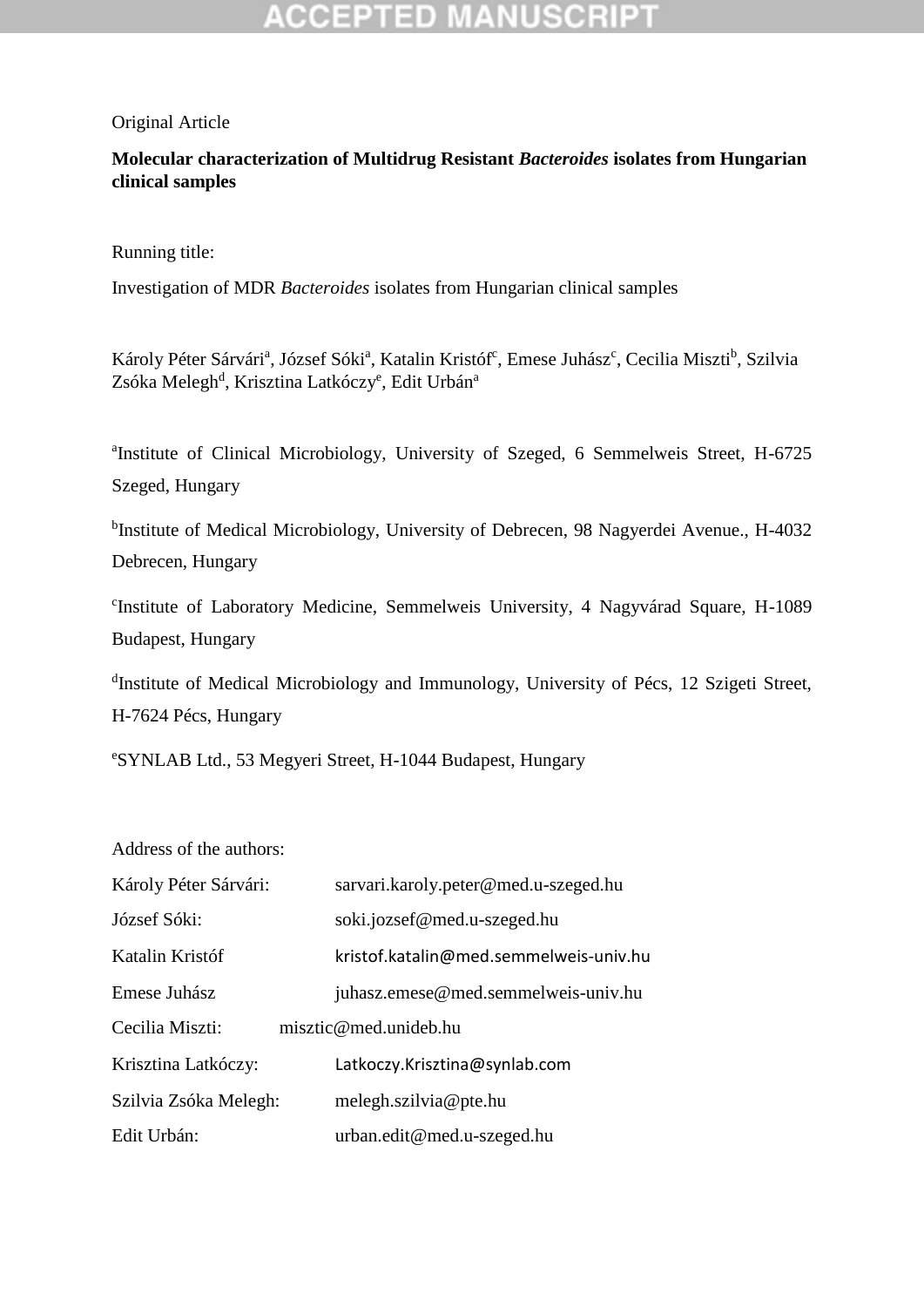Correspondence: Edit UrbánPharmD, PhD, Professor Department of Clinical Microbiology, University of Szeged, Szeged, Hungary H-6725 Szeged, 6 Semmelweis Street Tel./Fax: +36 62 54 5712

### **Highlights**

- In a multicentre study, the antibiotic susceptibility of 400 Bacteroides isolates were tested for 10 antibiotics.
- Six MDR strains were found and their antibiotic resistance genes were investigated by molecular methods.
- In this study we demonstrated the relatively large number of MDR strains within a comprehensive multicenter survey from one clinical centre.
- We emphasized the importance of antimicrobial susceptibility testing and surveillance among *B. fragilis* group isolates.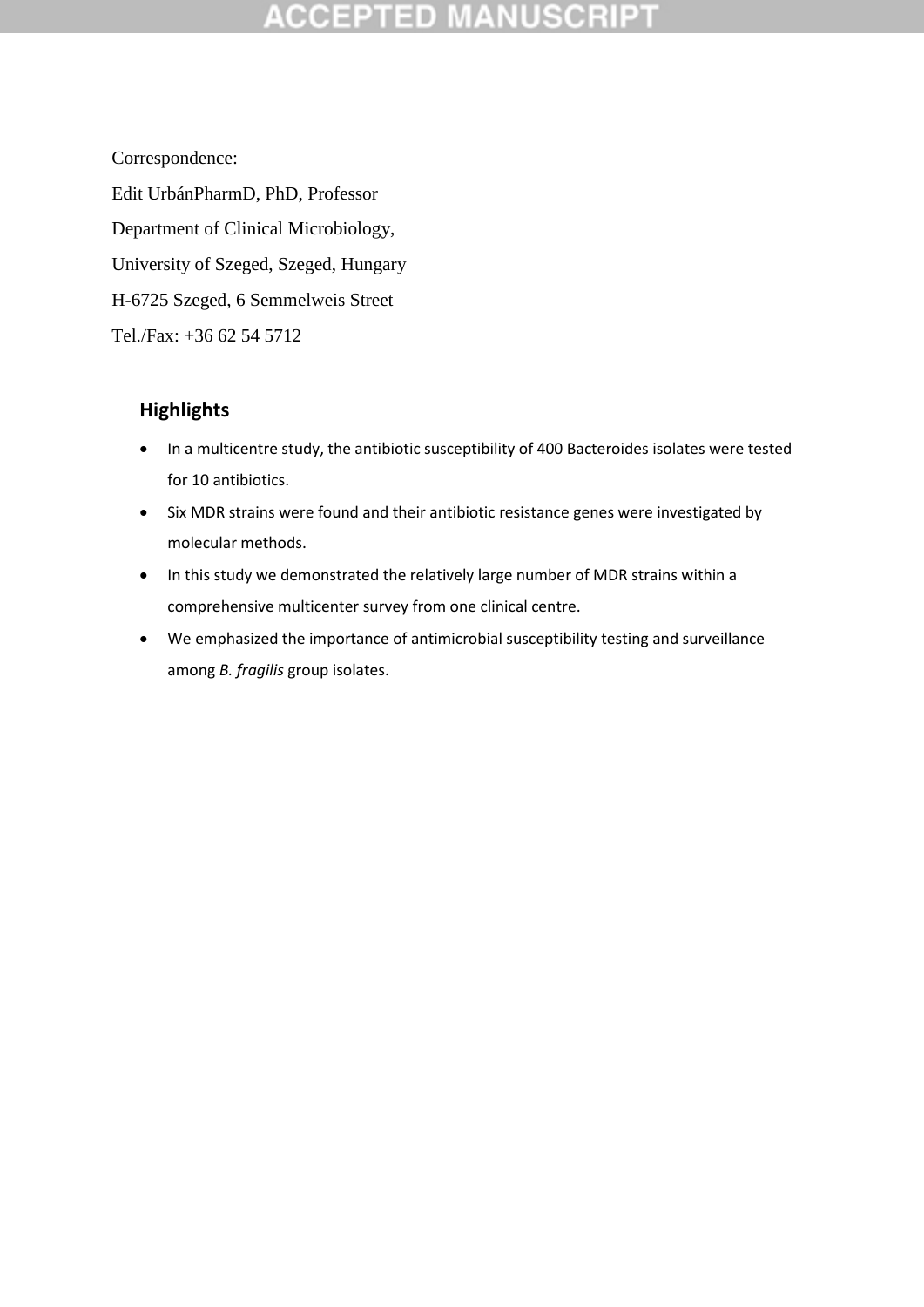## GEPTED

#### **Abstract**

**Introduction:** Members of the *Bacteroides fragilis* group are the most important components of the normal human gut microbiota, but these bacteria can cause severe infections as well. Due to the frequent usage of antibiotics, the spreading of the MDR strains is a real threat worldwide.

**Materials and methods:** In a multicentre study 400 *Bacteroides* isolates from five Hungarian microbiological laboratories were cultured and identified by MALDI TOF-MS. The MIC values of ten antibiotics were determined by the agar dilution method and evaluated by the breakpoints of EUCAST or CLSI.

**Results:** We found six MDR strains, and their antibiotic resistance genes were investigated by molecular methods.The DNA amplicon of *B. fragilis* SZ38 strain was sequenced to look for a mutation in the *gyrA* gene. Among the six MDR isolates we found one *cfiA-*, two *cepA*, three *cfxA-*, two *ermG-*, six *tetQ-* three *tetX-* and two *bexA*-positive strains. None of them harboured *cepA, nim, ermB* and *tetX1* genes.

**Discussion:** In the past 12 years only a few cases of MDR *Bacteroides* infections have been published. Within a comprehensive multicenter survey we demonstrated the relatively large prevalence of MDR strains isolated in one centre with five isolates and one from another centre during a relatively short period of time. This study focused on the importance of antimicrobial susceptibility testing and surveillance among *B. fragilis* group isolates.

**Keywords:** MDR *Bacteroides* isolates*,* antibiotic resistance genes, agar dilution, sequencing, RT-PCR

#### **1 Introduction**

Although the *Bacteroides* species are members of the normal human gut microbiota, these bacteria are significant opportunistic pathogens as well and are responsible for significant mortality, especially in the case of bacteremia [1,2]. *B. fragilis* can cause intraabdominal, skin and soft tissue infections and diarrhoea caused by enterotoxin producing *B. fragilis* isolates, particularly in young children under the age of five years [1,3]. The most important antibiotics against anaerobes are cephamycins, β-lactam/ β-lactamase inhibitors, carbapenems, metronidazole, clindamycin and fourth generation fluoroquinolones [1]. Nagy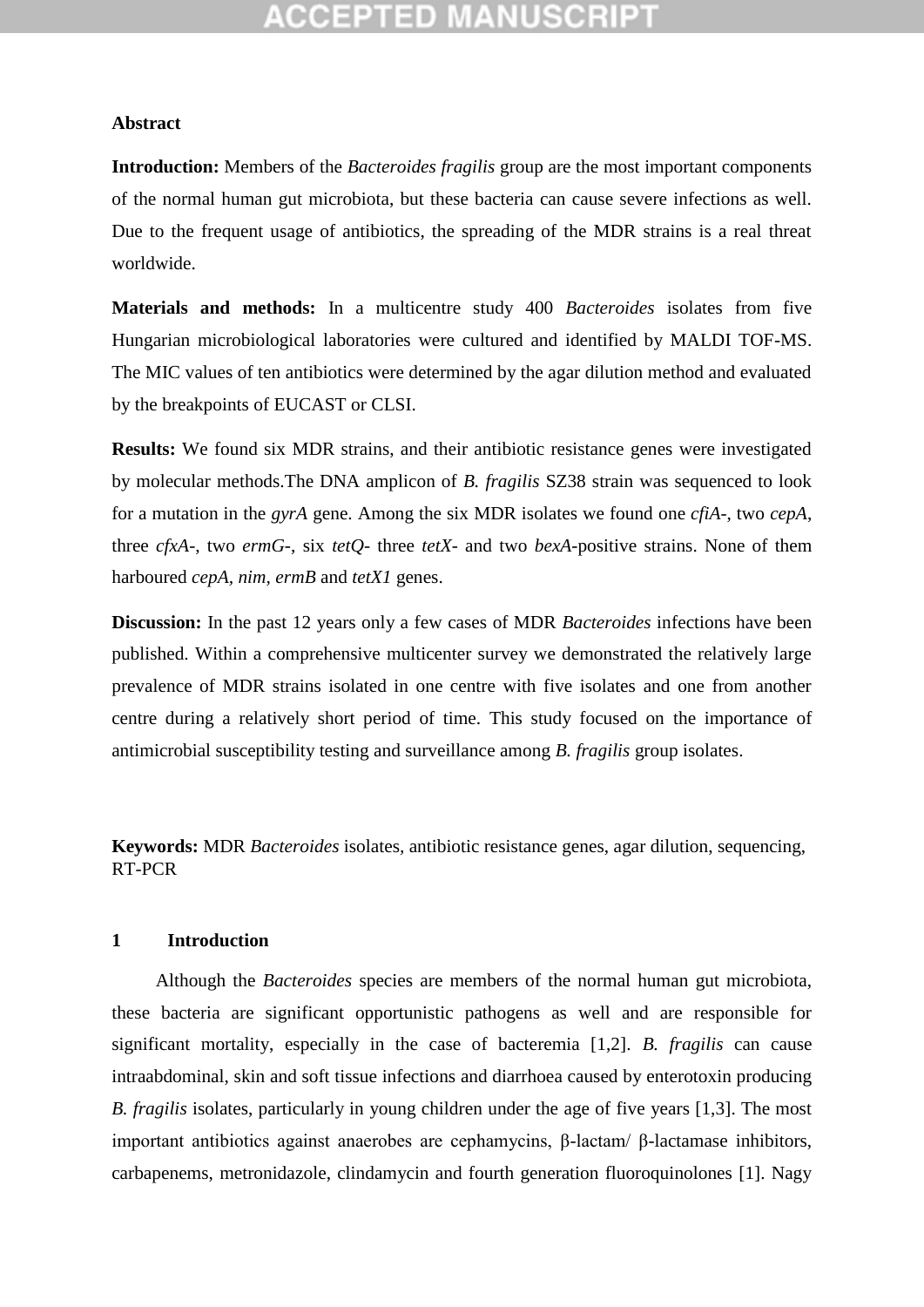### **CCEPTED MANUSCR**

*et al.* reported a high rate of cefoxitin, clindamycin and moxifloxacin resistant strains, but amoxicillin/clavulanic acid, piperacillin/tazobactam, carbapenems and metronidazole are still very active antibiotics against *B. fragilis* group strains [4]. Antibiotic resistance is mediated by chromosomal genes or extrachromosomal plasmids, transferred by different types of transposons; and some genes require insertion sequence (IS) elements upstream of the gene for expression. Resistance to β-lactams is mediated mostly by chromosomal β-lactamase, encoded by *cepA* or *cfxA* genes, while carbapenem resistance is associated with *cfiA* gene by the expression of metallo-*β*-lactamase [5]. Although the mechanism of metronidazole resistance is not yet fully elucidated, the *nim* genes (*nimA-H, nimJ*) are thought to be responsible for it [6]. Ribosomal protection protein encoded by *tetQ* gene and enzymatic modification of the tetracycline molecule (*tetX, tetX1*) can cause tetracycline resistance [5,7]. Also, Macrolide-Lincosamide-Streptogramin B resistant determinants, *erm(A-F, H)* are widely distributed among *Bacteroides* species [5]. Mutations of the Quinolone Resistance-Determining Region (QRDR) of the genes of gyrase (*gyrA, gyrB*) and/or topoisomerase IV (*parC, parE*), besides increased efflux, as in the Multi-Antimicrobial Extrusion protein (MATE-family, encoded by the *bexA* gene) may develope fluoroquinolone resistance [5,8]. In a recent Hungarian antibiotic resistance survey we tested six MDR *Bacteroides* isolates.

#### **2 Methods**

### **2.1. Bacterial strains and cultivation**

In our study, 400 *Bacteroides* isolates collected from clinically relevant samples by five Hungarian clinical microbiological centres between January 2014 and March 2016 were investigated. The strains were stored at -80 °C in Brain Heart Infusion (BHI) broth with 20% glycerol and cultured on Schaedler agar (bioMérieux, Fr.) for 48 hours, at 37 °C in an anaerobic chamber (Perkin Elmer, UK) under anaerobic conditions (85%  $N_2$ , 10%  $CO_2$ , 5% H2). The strains were identified with Matrix-Assisted Laser Desorption/Ionization Time-of-Flight Mass Spectrometry (MALDI-TOF MS, Bruker Biotyper, Germany) and a Biotyper Version 3.0 software package was used and the isolates yielded a high confidence species level identification. The *B. fragilis* strains were identified as genetic Division II (exclusively positive for the *cfiA* carbapenemase gene) and Division I by the MALDI-TOF MS identification scheme published previously [9].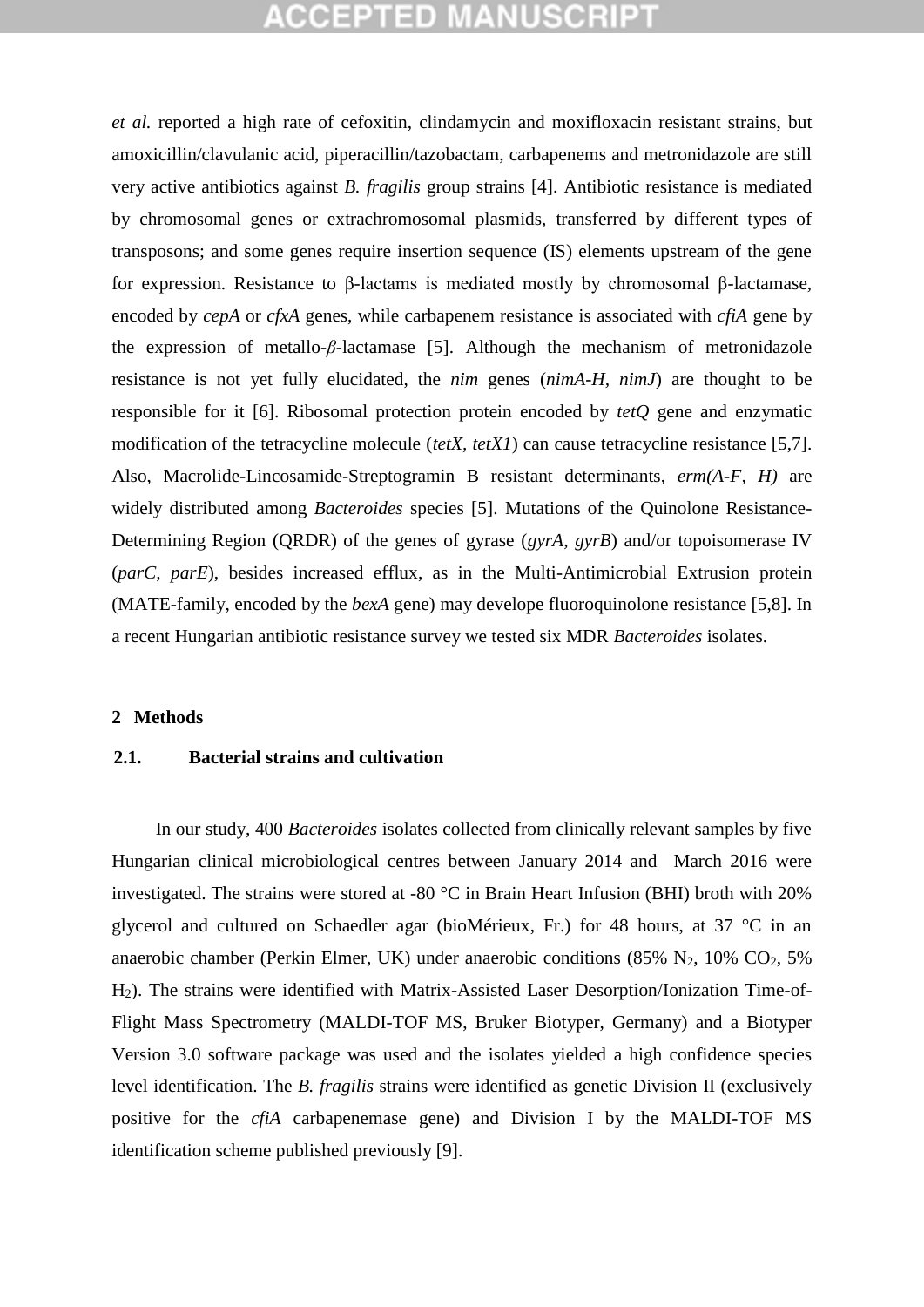### **2.2. Agardilution method**

The Minimal Inhibitory Concentration (MIC) values of 10 antibiotics (ampicillin, amoxicillin/clavulanic acid, cefoxitin, meropenem, clindamycin, moxifloxacin, metronidazole, tetracycline, tigecycline, chloramphenicol) of all the strains were determined with the agar dilution method according to the recommendation of Clinical and Laboratory Standard Institute (CLSI) [10]. Steers-Foltz's replicator was used to place 10<sup>5</sup> CFU per spot onthe surface of Brucella agar supplemented with 5% laked sheep blood containing the antibiotics [10]. The following concentrations of the antibiotics were tested: ampicillin (2-256 mg/l), amoxicillin/calvulanic acid (0.064-16 mg/l), cefoxitin (0.5-256 mg/l), meropenem (0.064-16 mg/l), clindamycin (0.064-256 mg/l), metronidazole (0.064-8 mg/l), moxifloxacin (0.064-32 mg/l), tetracycline (0.125-256 mg/l), tigecycline (0.064-32 mg/l), chloramphenicol (0.125-32 mg/l). We used fixed concentration of amoxicillin/clavulanic acid for stock solution (10/2.5 mg/ml). After 48 h incubation at 37  $\degree$ C in an anaerobic chamber (Perkin Elmer, UK) under anaerobic conditions  $(85\% \text{ N}_2, 10\% \text{ CO}_2, 5\% \text{ H}_2)$ , the ampicillin, amoxcillin/clavulanic acid, meropenem, clindamycin, metronidazole MIC values were evaluated based on breakpoints of the European Committee on Antimicrobial Susceptibility Testing (EUCAST); however, cefoxitin, tetracycline, moxifloxacin and chloramphenicol were evaluated by the breakpoints of CLSI (Table 1) [10,11]. As neither EUCAST nor CLSI provided MIC values of tigecycline, we interpreted these MICs according to the data of the study published by Nagy *et al*. [4]. *B. fragilis* ATCC 25285 and *B. thetaiotaomicron* ATCC 29741 were applied as control strains. Among the 400 strains, we found six MDR isolates. The clinical data of patients, who were infected by MDR *Bacteroides* isolates and their MIC values, are summarized in Table **2.3. RT-PCR**

Molecular investigations of the MDR isolates were carried out in order to detect most common antibiotic resistance genes (*cepA, cfxA, cfiA, nim, ermB, ermF, ermG, tetQ, tetX, tetX1, bexA),* IS*4351*, the upstream region of *cfiA* and *cfxA* genes. In the case of *gyrA, gyrB, parC* and *parE* genes we looked for amino acid substitutions. DNA templates then were prepared by using the colony boiling lysis method. RT-PCR reactions were performed to detect *cepA, cfxA, cfiA, ermF, ermB, ermG, tetQ, tetX, tetX1, bexA, gyrA genes and IS4351*;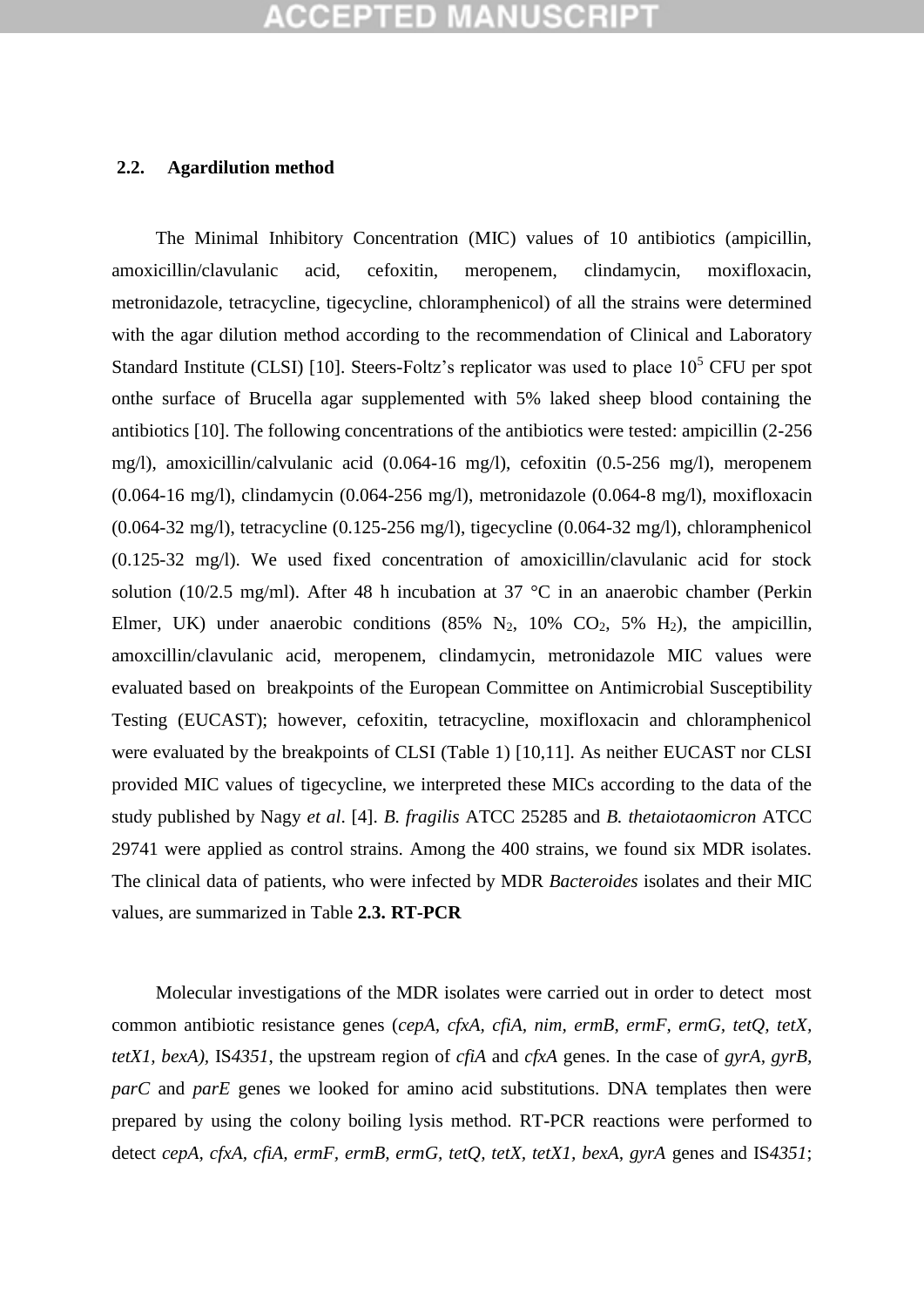### (CEPTED)

while the end-point PCR method were used for the amplification of the upstream region of *cfiA*, *cfxA genes* and IS*4351*. The PCR products were analysed with 1.2% agarose gel electrophoresis; and the whole PCR set-up is summarised in Table 2. Positive controls used were the following: *B. fragilis 638R* (*cepA*), *B. vulgatus* CLA341 (*cfxA, tetQ*), *B. fragilis* 638R (*nim*), *B. fragilis* (*ermF*), *B. thetaiotaomicron* (*ermG*), *B. fragilis* BM13 (*tetX1*), *B. fragilis* pBRT21 (*bexA*) [12].

### **2.4. Sequencing of the** *gyrA* **gene**

The DNA amplicon of the SZ38 *B. fragilis* strain (proportional scale-up to 30 μl) was purified using the Gel/PCR DNA Fragment Extraction Kit (Geneaid Biotech Ltd., Taiwan). And the PCR products were sequenced with ABI BigDye® Terminator Version 3.1 kit in the Series Genome Analyser 3500 (Life Technologies).

### **3 Results**

A multicentre national survey was performed with 400 *Bacteroides* strains and six MDR isolates were found: one *B. fragilis*, two *B. ovatus*, two *B. vulgatus* and one *B. thetaiotaomicron*. As for the geographical distribution, one MDR strain was isolated from Debrecen (*B. ovatus* D92) and five from Szeged (*B. vulgatus* SZ4, SZ34 *B. ovatus* SZ9, *B. thetaiotaomicron* SZ35 and *B. fragilis* SZ38) were found, but none from the other centres (Table 1). Most of the MDR isolates in question displayed resistance to ampicillin (n=6), cefoxitin (n=4), moxifloxacin (n=5), clindamycin (n=4) and tetracycline (n=5), with a range of resistance from four to six different antibiotic classes. The results of the genetic analysis are summarised in Table 3. The *B. fragilis* SZ38 isolate harboured the *cfiA* gene with a high level resistance to ampicillin, amixicillin/calvulanic acid, cefoxitin, meropenem, but without any IS-element in the upstream region. None of the strains harboured the *cepA* gene, and three *cfxA* positive isolates (*B. vulgatus* SZ4, *B. ovatus* SZ9 and *B. thetaiotaomicron* SZ35) were detected. The 1.2 kb regulator region of the *cfxA* gene of the *B. vulgatus* SZ4 isolate was found. Four strains (*B. ovatus* D92, SZ9, *B. vulgatus* SZ34, and *B. thetaiotamicron* SZ35) expressed a high level of clindamycin resistance (MIC>256 mg/l), *B. ovatus* D92 harboured the*ermG* gene, while *B. vulgatus* SZ4, *B. thetaiotaomicron* SZ35 *ermF* gene,and *B. ovatus*  SZ9 contained both of them. The full length of IS*4351* was detected in *B. vulgatus* SZ4 and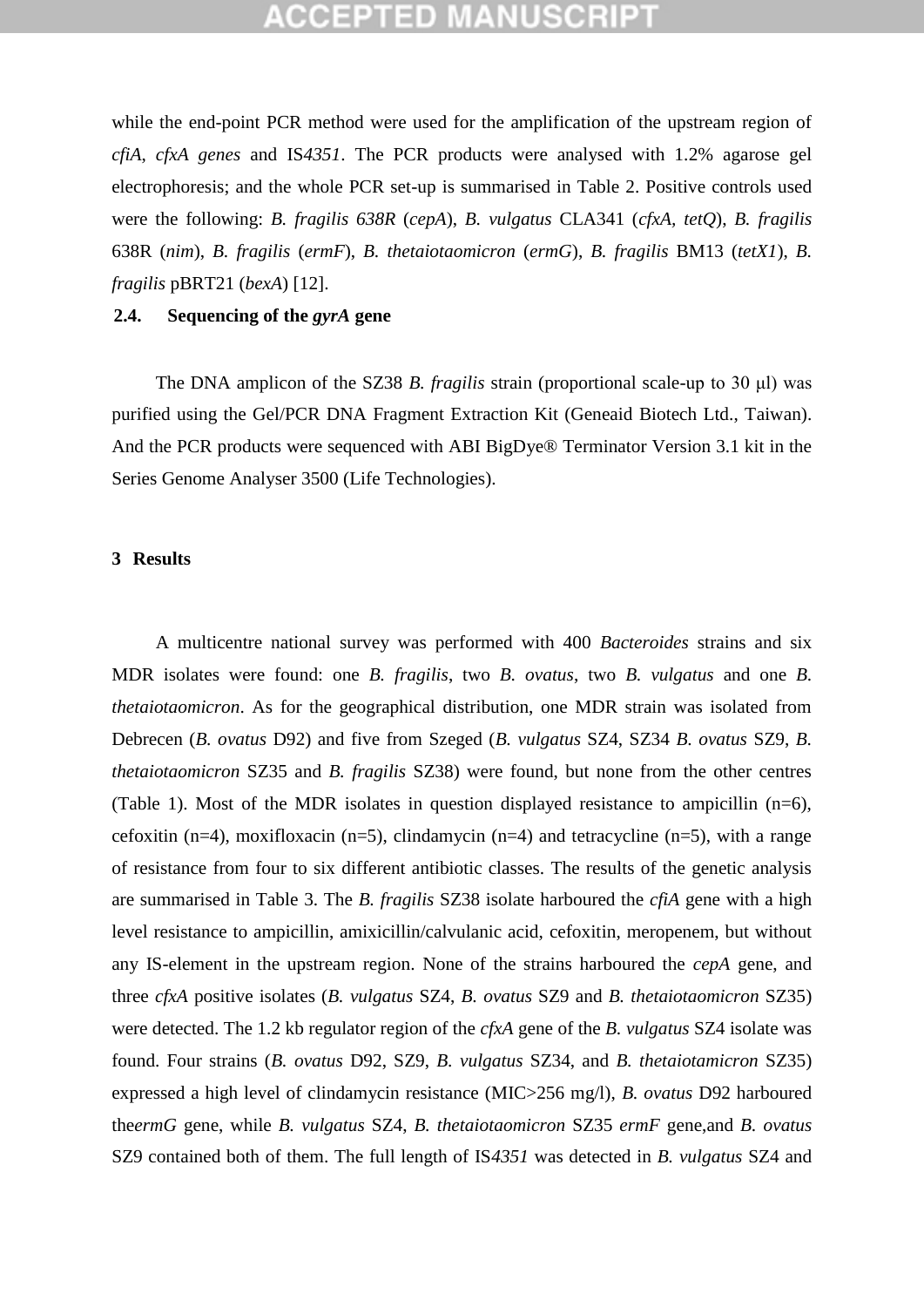### **:CEPTED MANUSCR**

*B. thetaiotaomicron* SZ35 strains, but we did not observe any physical association of these IS-s with *ermF* genes using PCR mapping. All of the isolates harboured the *tetQ* gene and three of them (*B. ovatus* D92, SZ9 and *B. fragilis* SZ38) expressed a high level tetracycline resistance (MIC>32 mg/l); moreover, the *B. ovatus* SZ9, *B. vulgatus* SZ34 and *B. thetaiotaomicron* SZ35 strains contained the *tetX* gene simultaneously. None of the isolates harboured the *nim* gene, but the *B. ovatus* D92 strain was metronidazole resistant based on the EUCAST breakpoints. The fluoroquinolone susceptibility test was performed with the measurement of moxifloxacin MIC-values. In the case of four strains, moxifloxacin MICs?32 mg/l were detected, and among them the *B. thetaiotamicron* SZ35 harboured the *bexA* gene. Point mutations were investigated in the case of the *gyrA* gene of the *B. fragilis* SZ38 strain, and with a sequence analysis Ser82?Phe substitution in the QRDR region of the GyrA subunit of gyrase enzyme was detected. Tigecycline and chloramphenicol are very active against these isolates, both of them being susceptible to these two drugs.

#### **4 Discussion**

To date, MDR *Bacteroides* isolates have been rarely published. In the past decade, cases involving three Americans [13,14], one Briton [15], two Greeks [16], and one Japanese [17] have been published in the literature and one article published an investigation of five Danish isolates [6]. The case of an American soldier was also published, who suffered serious injuries in Afghanistan [18]. In our comprehensive, multicentre study we found six MDR isolates of 400 *Bacteroides* strains, which showed resistance to four to six different antibiotic groups. The molecular background of the resistance pattern of the MDR isolates differ from strain to strain. In Hungary, only one MDR *B. fragilis* isolate has been published so far, which was resistant to penicillin, amoxicillin/clavulanic acid, piperacillin/tazobactam, cefoxitin, meropenem, clindamycin and tetracycline, harboured *cepA, cfiA, erm, nimA, tetQ*  genes and IS*1187* element [19]. The antibiotic resistance pattern, as well as the molecular background of the MDR *Bacteroides* isolates differ based on geographic location, type of isolate, species and antibiotic usage [19]. In the upstream region of the *cfxA* gene, special genetic elements (IS*614B*, Tn*4555* and Tn*4351*) can be usually detected, (which were described earlier by Garcia *et al.* and Sóki *et al.* [20,21], but *B. ovatus* SZ9 and *B. thetaiotamicron* SZ35 harboured another IS-element or deletion. A Danish study reported five MDR *B. fragilis* blood culture isolates that harboured *cfiA, nimA, nimD, nimE, nimJ,*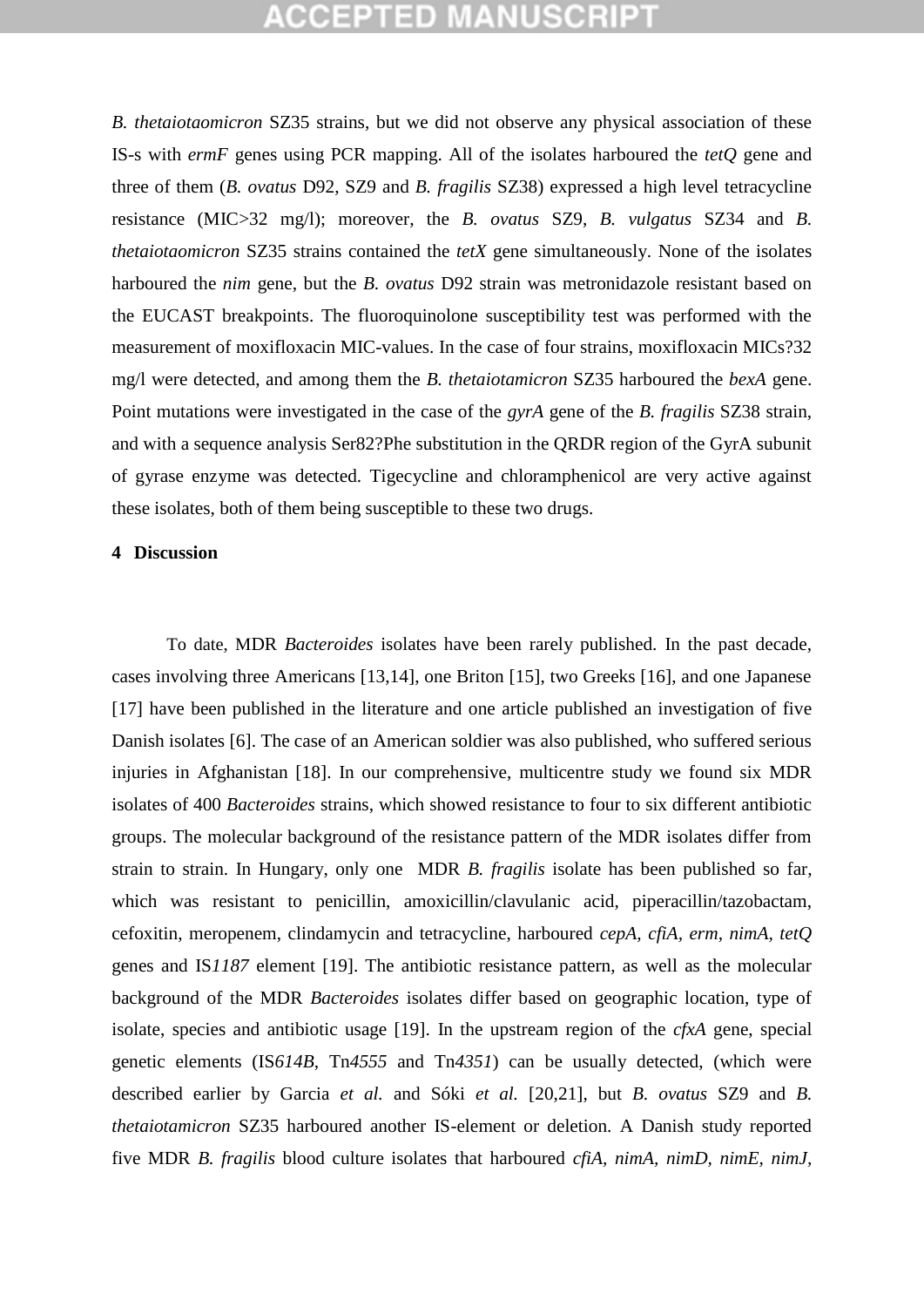### **CCEPTED MANUSCR**

*tetQ, ermB, ermF, LinA2* (clindamycin resistance)*, cepA, cfxA, bexB* genes and different IS elements (IS*614B*, IS*613B*, IS*1169*, IS*1187*, IS*1188*, IS*4351*, IS*Bf6*, IS*Bf12*, IS*Bf13*) [6]. *B. fragilis* SZ38 strain harboured *cfiA* gene, without any IS-element in the upstream region. None of our strains harboured the *cepA* gene, and three *cfxA* positive isolates were detected. Four strains harboured the *ermG*, *ermF* gene or both of them. The full length of IS*4351* was detected in *B. vulgatus* SZ4 and *B. thetaiotaomicron* SZ35 strains. All of the isolates harboured the *tetQ* gene; moreover, the three strains contained the *tetX* gene simultaneously. Two strains harboured *bexA* gene; and none of them the *nim* gene. Ser82Phe substitution was found in GyrA region of the *B. fragilis* SZ38 strain, as well as Nakamura *et al.* reported in the case of MDR *B. fragilis* isolate [17].

### **5 Conclusions**

The novelty of this study is that we demonstrated a relatively significant prevalence of MDR strains isolated in Szeged with five isolates and another strain from Debrecen. In the Central Eastern European region, up till now no similar study has reported such a large number of MDR *Bacteroides* strains. Almost all of them were resistant to ampicillin, cefoxitin, clindamycin, moxifloxacin and tetracycline, and harboured resistance genes and/or genetic elements related to the antibiotic resistance, according to the detailed molecular investigation. The background of the increasing number of MDR strains in the Szeged region may be the local habit of antibiotic usage, which might have led to an elevated level of resistance to several different antibiotics. This study demonstrates the importance of antimicrobial susceptibility testing and surveillance among *B. fragilis* group isolates. The increasing antibiotic resistance may be responsible for therapeutic failure and the higher mortality rate.

#### **Conflict of interest declaration:** None.

**Funding:** None.

**Competing interest:** None.

**Ethical approval:** Not required.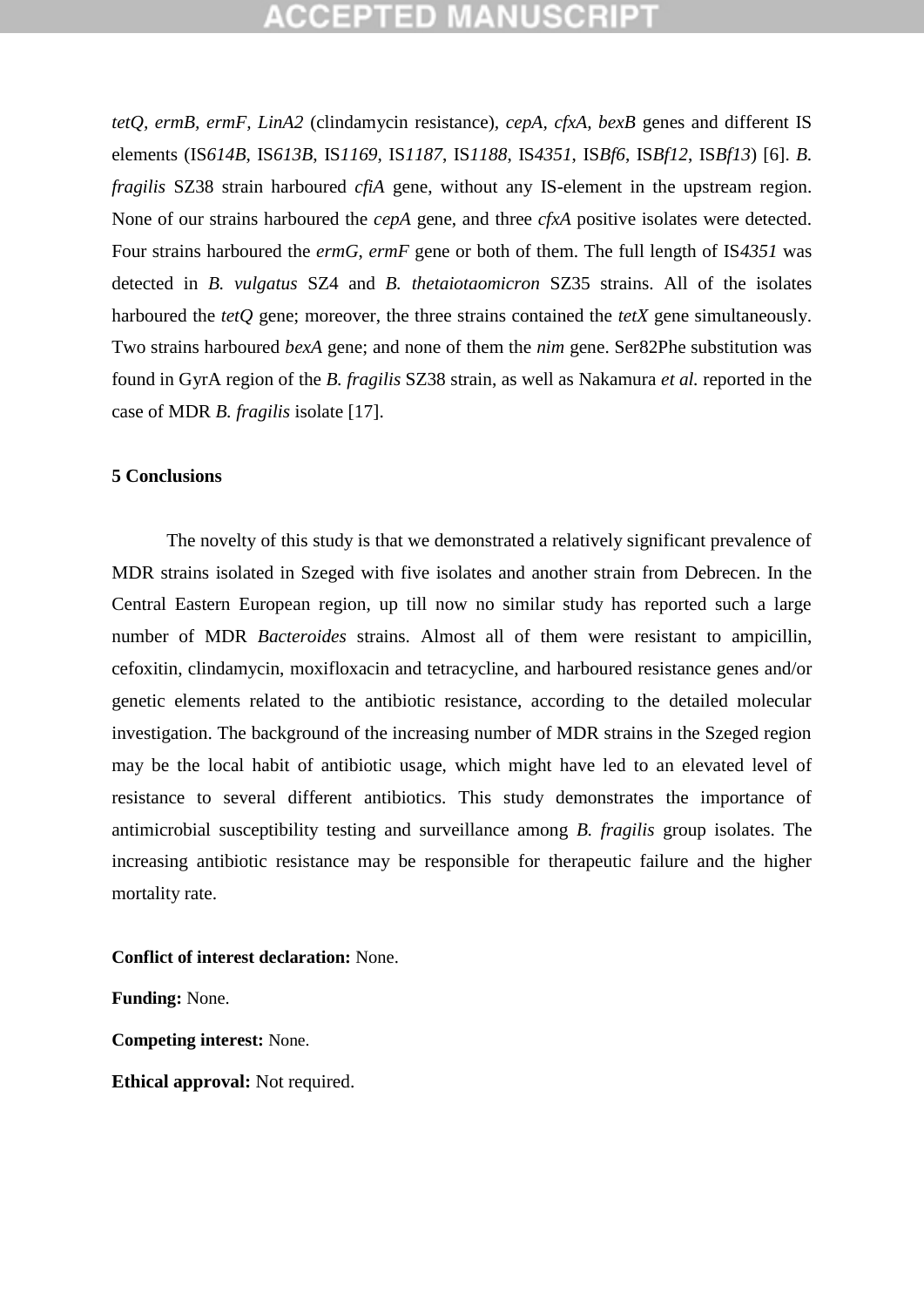### **References**

- **[1]** Urban E, Horvath Z, Soki J, Lazar Gy.: First Hungarian case of an infection caused by multidrug-resistant *Bacteroides fragilis* strain. Anaerobe 2015;31:55-58.
- **[2]** Ueda O, Wexler HM, Hirai K, Shibata Y, Yoshimura F, Fujimura S: Sixteen homologs of the mex-type multidrug resistance efflux pump in *Bacteroides fragilis.* Antimicrob Agents Ch 2005;49:2807-2815.
- **[3]** Ank N, Sydenham TV, Iversen LH, Justesen US, Wang M: Characterisation of a multidrug-resistant *Bacteroides fragilis* isolate recovered from blood of a patient in Denmark using whole-genome sequencing. Int J Antimicrob Ag 2015;46:117-120.
- **[4]** Nagy E, Urban E, Nord CE: Antimicrobial susceptibility of *Bacteroides fragilis* group isolates in Europe: 20 years of experience. Clin Microbiol Infect 2011;17:371-379.
- **[5]** Pumbwe L, Wareham DW, Aduse-Opoku J, Brazier JS, Wexler HM: Genetic analysis of mechanisms of multidrug resistance in a clinical isolate of *Bacteroides fragilis.*  Clin Microbiol Infect 2006;13:183-189.
- **[6]** Sydenham TV, Soki J, Hasman H, Wang M, Justesen US: Identification of antimicrobial resistance genes in multidrug-resistant clinical *Bacteroides fragilis* isolates by whole genome shotgun sequencing. Anaerobe 2015;31:59-64.
- **[7]** Bartha NA, Soki J, Urban E, Nagy E: Investigation of the prevalence of *tetQ, tetX* and *tetX1* genes in *Bacteroides* strains with elevated tigecycline minimum inhibitory concentrations. Anaerobe 2011;38:522-525

 **[8]** Miyamae S, Ueda O, Yoshimura F, Hwang J, Tanaka Y, Nikaoido H: A MATE family multidrug efflux transporter pumps out fluoroquinolones in *Bacteroides thetaiotaomicron.* Antimicrob Agents Ch 2001;45:3341-3346

- **[9]** Fenyvesi VS, Urban E, Bartha N, Abrok M: Use of MALDI-TOF/MS for routine detection of *cfiA* gene-positive *Bacteroides fragilis* strains. Int J Antimicrob Ag 2014;44:469-476
- **[10]** Clinical and Laboratory Standards Institute. Performance standards for antimicrobial susceptibility testing;  $23<sup>rd</sup>$  informational supplement. CLSI document M100-S23. Wayne, PA: CLSI, 2013.
- **[11]** European Committee on Antimicrobial Susceptibility Testing (EUCAST). Clinical Breakpoints v. 7. 1., 2017.

 **[12]** Eitel Z, Sóki J, Urbán E, Nagy E: The prevalence of antibiotic resistance genes in *Bacteroides fragilis* group strains isolated in different European countries. Anaerobe 2013;21:43-49.

 **[13]** Husain F, Veeranagouda Y, Hsi J, Meggersee R, Abratt V, Wexler HM: Two multidrug-resistant clinical isolates of *Bacteroides fragilis* carry a novel metronidazole resistance nim gene (*nimJ*). Antimicrob Agents Ch 2013;57:3767-3774.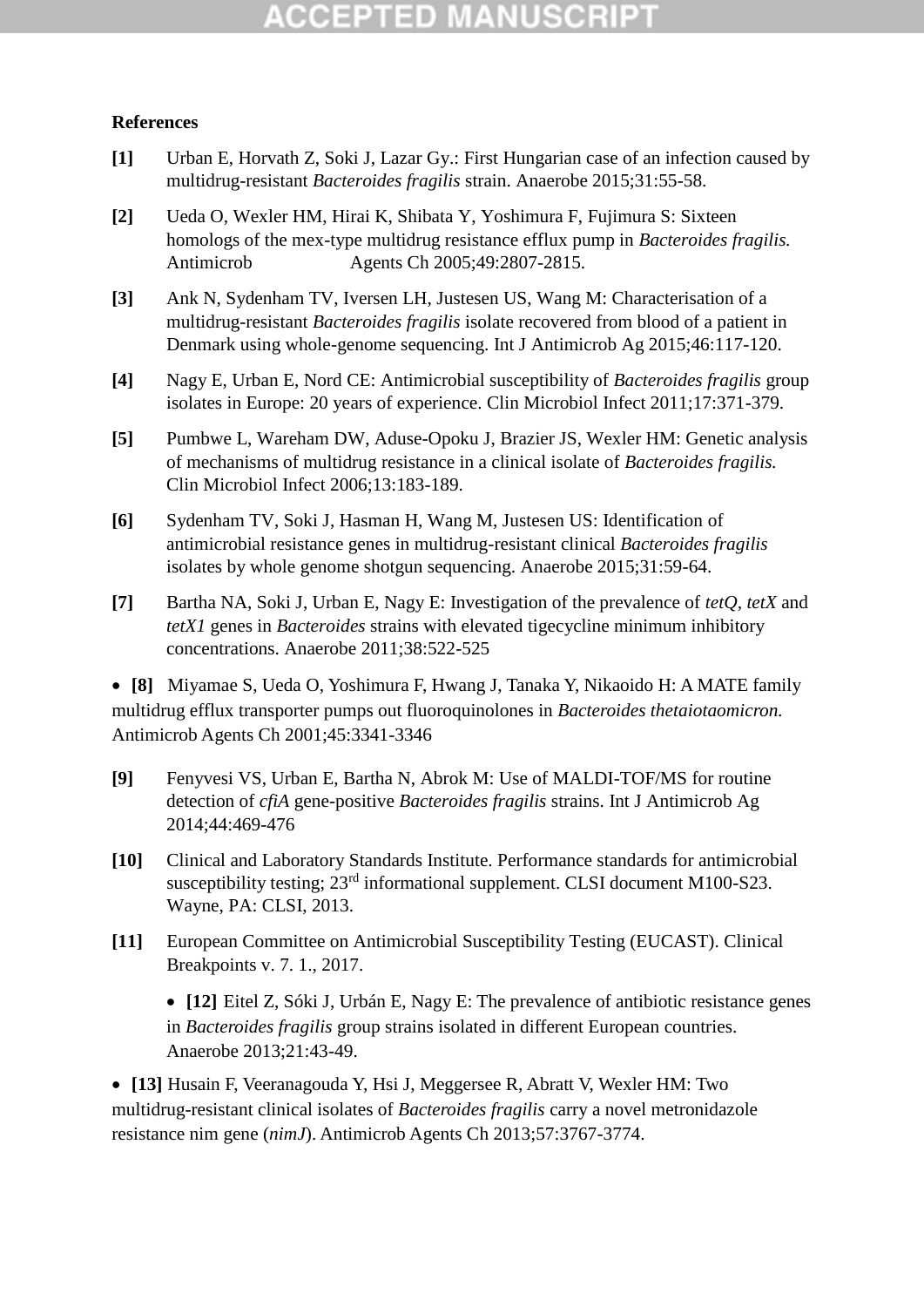- **[14]** Centers of Diseases Control and Prevention: Multidrug-Resistant *Bacteroides fragilis* – Seattle, Washington, 2013. CDC Morbidity and Mortality Weekly Report 2013;62:694-696
- **[15]** Hartmeyer GN, Soki J, Nagy E, Justesen US: Multidrug-resistant *Bacteroides fragilis* group on the rise in Europe? J Med Microbiol 2012;61:1784-1788.
- **[16]** Katsandri A, Papaparaskevas J, Pantazatou A, Petrikkos GL, Thomopoulos G, Houhoula DP, Avlamis A: Two cases of infections due to multidrug-resistant *Bacteroides fragilis* group strains. J Clin Microbiol 2006;44:3465-3467
- **[17]** Nakamura I, Aoki K, Miura Y, Yamaguchi T, Matsumoto T: Fatal sepsis caused by multidrug-resistant *Bacteroides fragilis*, harbouring a *cfiA* gene and an upstream insertion sequence element, in Japan. Anaerobe 2017;44:36-39.
- **[18]** Sherwood JE, Fraser S, Citron DM, Wexler H, Blakely G, Jobloing K, Patrick Sh: Multi-drug resistant *Bacteroides fragilis* recovered from blood and severe leg wounds caused by an improvised explosive device (IED) in Afghanistan. Anaerobe 2011;17:152-155.
- **[19]** Urban E, Horvath Z, Soki J, Lázár Gy: First Hungarian case of an infection caused by multidrug-resistant *Bacteroides fragilis* strain. Anaerobe 2015;31:55-58.
- **[20]** Turner P, Edwards R, Weston V, Cazis A, Ispahani P, Greenwood D: Simultaneous resistance to metronidazole, co-amoxiclav, and imipenem in clinical isolate of *Bacteroides fragilis.* Lancet 1995;345:1275-1277.
- **[21]** Rotimi VO, Khoursheed M, Brazier J S, Jamal WY, Khodakhast FB: *Bacteroides*  species highly resistant to metronidazole: an emerging clinical problem? Clin Microbiol Infect 1999;5:166-169.
- **[21]** Sóki J, Eitel Zs, Urbán E, Nagy E: Molecular analysis of the carbapenem and metronidazole resistance mechanisms of *Bacteroides* strains reported in a Europewide antibiotic resistance survey. Anaerobe 2013;41:122-125.
- **[22]** García N, Gutiérez G, Lorenzo M, García JE, Piríz S, Quesada A: Genetic determinants for *cfxA* expression in *Bacteroides* strains isolated from human infections. Antimicrob Chemother 2008;62:942–947.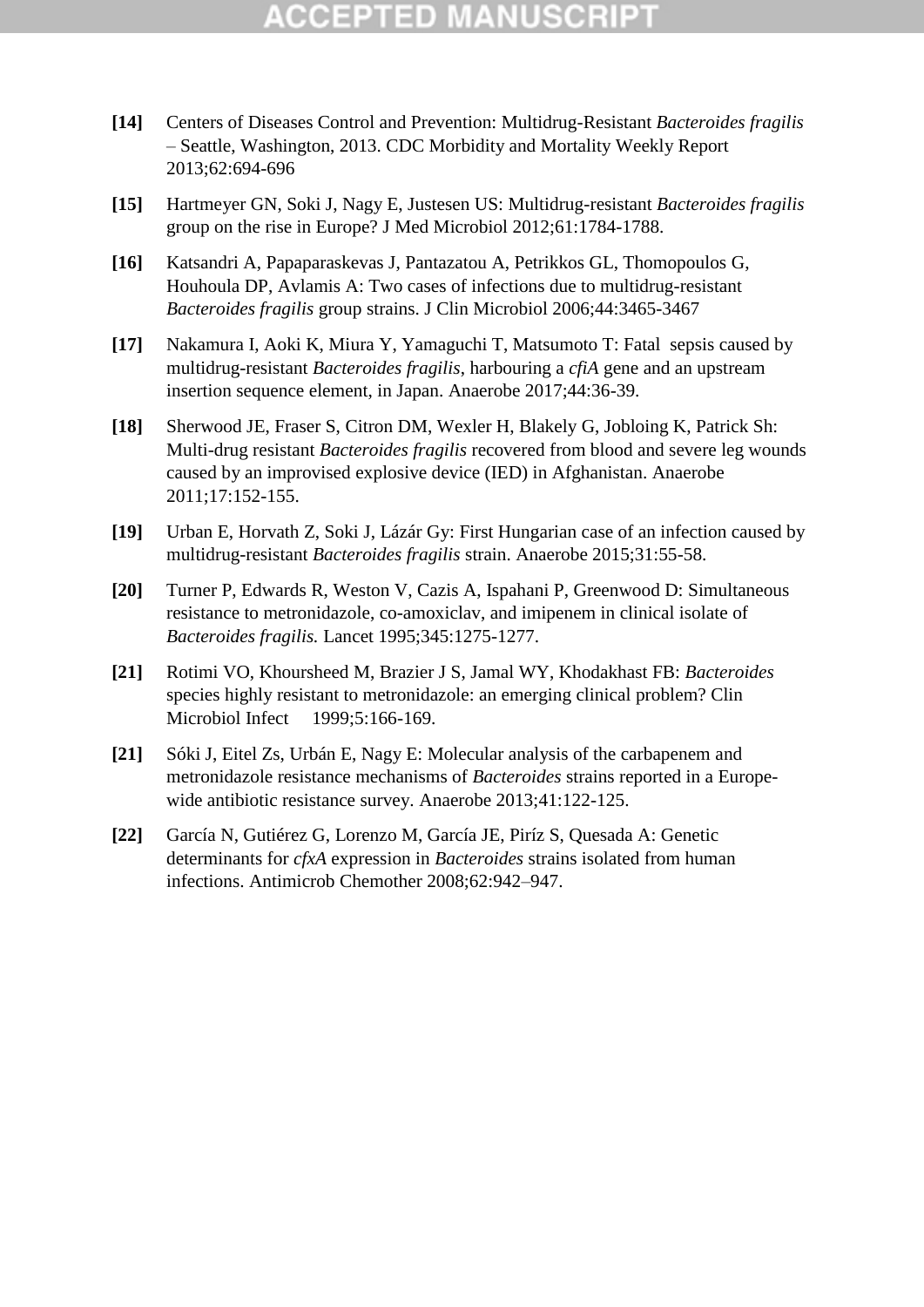### **Table 1** Data of the MDR *Bacteroides species* strains

| <b>Isolate</b>                           | Pure or<br>mixed<br>culture | Age &<br>gender | <b>Clinical</b><br>presentation                                                      | <b>Sample</b><br>type     | <b>Department</b><br>of isolation | MIC values (mg/l) |                  |                             |                         |                         |                         |                    |                                   | <b>Treatment</b> | Outcome                     |                                                                 |          |
|------------------------------------------|-----------------------------|-----------------|--------------------------------------------------------------------------------------|---------------------------|-----------------------------------|-------------------|------------------|-----------------------------|-------------------------|-------------------------|-------------------------|--------------------|-----------------------------------|------------------|-----------------------------|-----------------------------------------------------------------|----------|
|                                          |                             |                 |                                                                                      |                           |                                   | AMP<br>$(>2^a)$   | AUG<br>$( >8^a)$ | <b>FOX</b><br>$( \ge 64^b)$ | <b>MER</b><br>$( >8^a)$ | <b>CLI</b><br>$( >4^a)$ | <b>MTZ</b><br>$( >4^a)$ | <b>MOX</b><br>(28) | <b>TET</b><br>(≥16 <sup>b</sup> ) | <b>TIG</b><br>ND | <b>CHL</b><br>$( \ge 32^b)$ |                                                                 |          |
| D92<br><b>B.</b> ovatus                  | m                           | 68 M            | <b>Diabetes</b><br>mellitus.<br>atherosclerosis.<br>renal failure,<br>leg amputation | Decubitus                 | Internal<br>medicine              | $>256$            | $>16$            | 32                          | $\overline{1}$          | >256                    | >8                      | 32                 | 32                                | $\overline{4}$   | 8                           | Meropenem,<br>clindamycin,<br>vancomycin,<br>colistin           | Alive    |
| SZ4<br><b>B.</b> vulgatus                | m                           | 64 M            | Diabetic foot                                                                        | Wound                     | Surgery                           | $>256$            | $>16$            | 128                         | $\overline{4}$          |                         | 0,25                    | $>32$              | 16                                | 0,25             | $\overline{4}$              | Ciprofloxacin<br>Metronidazole                                  | Deceased |
| SZ9<br><b>B.</b> ovatus                  | m                           | 73 F            | Appendicitis                                                                         | Intraabdo-<br>minal fluid | Surgery                           | >256              | 16               | 32                          | 16                      | >256                    | 0.5                     | 32                 | 32                                | 0,5              | 8                           | Cefuroxime+M<br>etronidazole<br>Ciprofolxacin+<br>Metronidazole | Alive    |
| <b>SZ34</b><br><b>B.</b> vulgatus        | m                           | 63 M            | C. difficile<br>colitis                                                              | Autopsy                   | Pathology                         | $>256$            | $>16$            | 128                         | $\overline{4}$          | >256                    | 0,5                     | 32                 | 8                                 | 0.125            | $\overline{4}$              | <b>ND</b>                                                       | Deceased |
| <b>SZ35</b><br><b>B.</b> thetiotaomicron | m                           | 67 F            | Abrasion                                                                             | Intrauterine<br>device    | Obstetrics &<br>Gynecology        | $>256$            | 16               | 128                         | $\overline{2}$          | >256                    | 0,5                     |                    | 16                                | 0,25             | 8                           | No antibiotic<br>treatment                                      | Alive    |
| <b>SZ38</b><br><b>B.</b> fragilis        | m                           | 76 M            | Diabetic foot,<br>atherosclerosis.<br>leg amputuation                                | Wound                     | Surgery                           | >256              | $>16$            | 128                         | 16                      | 8                       | 0,5                     | 8                  | 32                                | 0,5              | $\overline{4}$              | Meropenem                                                       | Deceased |

AMP: Ampicillin, AMC: Amoxicillin/clavulanic acid, FOX: Cefoxitin, MER: Meropenem, CLI: Clindamycin, MET: MET:

Metronidazole, MOX: Moxifloxacin, TET: Tetracycline, TIG: Tigecycline, CHO: Chloramphenicol

m: mixed culture M: male F: female <sup>a</sup> EUCAST breakpoints <sup>b</sup> CLSI breakpoints ND: No data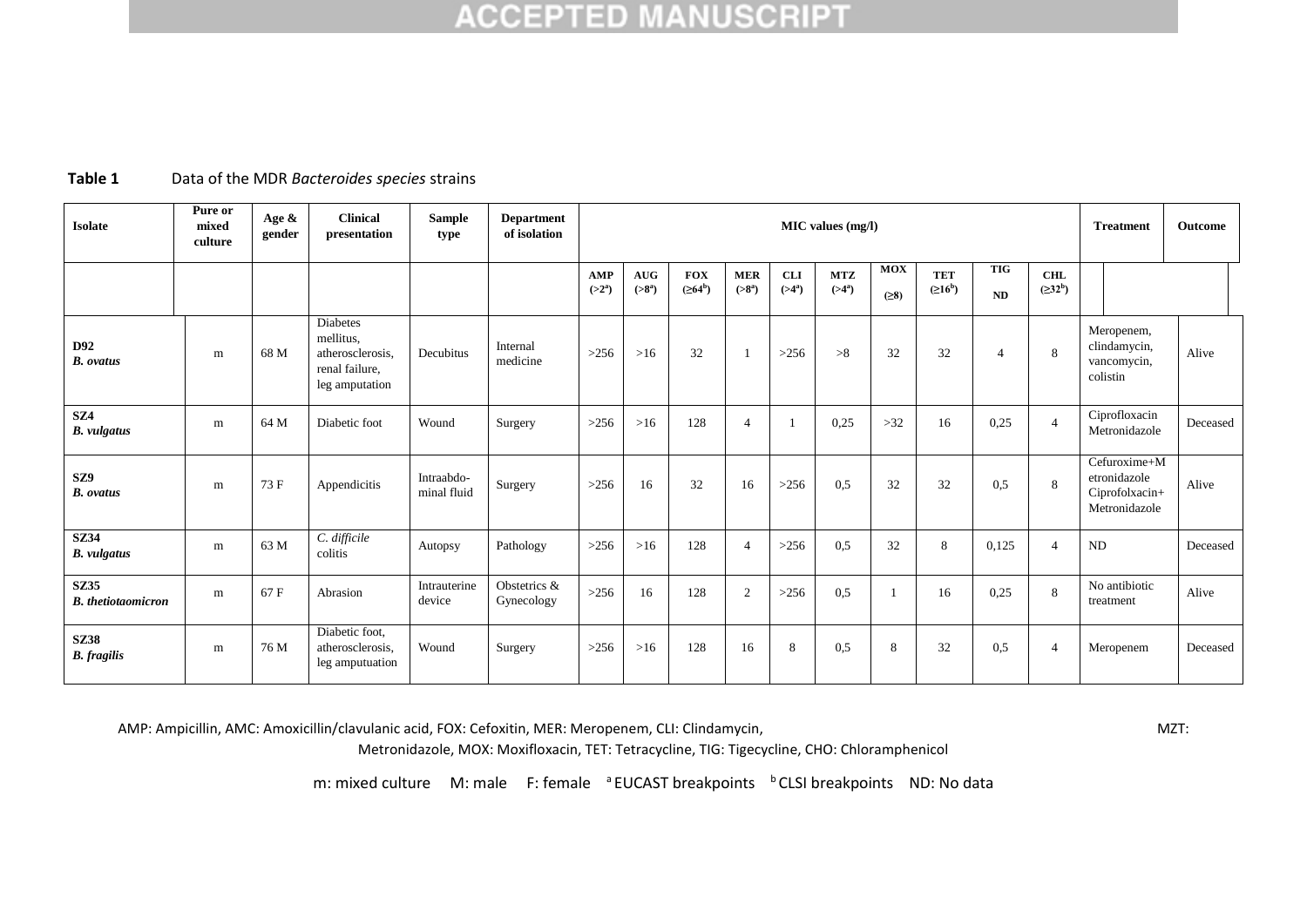| Gene  | Primers $(5, 3)$            | <b>PCR</b> cycles                        |
|-------|-----------------------------|------------------------------------------|
| cfiA  | AATCGAAGGATGGGGTATGG        | 95 °C 15 s, 59 °C 30 s, 72 °C 30s, 35x   |
|       | CGGTCAGTGAATCGGTGAAT        |                                          |
| cfxA  | TGACTGGCCCTGAATAATCT        | 95 °C 15 s, 55 °C 30 s, 72 °C 30s, 35x   |
|       | <b>ACAAAAGATAGCGCAAATCC</b> |                                          |
| cepA  | <b>TTTCTGCTATGTCCTGCCT</b>  | 95 °C 15 s, 56 °C 30 s, 72 °C 1 min, 35x |
|       | <b>ATCTTTCACGAAGACGGC</b>   |                                          |
| nim   | ATGTTCAGAGAAATGCGGCGTAAGTG  | 94 °C 15 s, 62 °C 30 s, 72 °C 30 s, 35x  |
|       | GCTTCCTCGCCTGTCACGTGCTC     |                                          |
| ermF  | TAGATATTGGGGCAGGCAAG        | 95 °C 15 s, 58 °C 1 min, 72 °C 30 s, 35x |
|       | GGAAATTGCGGAACTGCAAA        |                                          |
| ermB  | <b>GCGGAATGCTTTCATCCTAA</b> | 95 °C 15 s, 59 °C 30 s, 72 °C 30 s, 35x  |
|       | GCGTGTTTCATTGCTTGATG        |                                          |
| ermG  | ATAGGTGCAGGGAAAGGTCA        | 95 °C 15 s, 59 °C 30 s, 72 °C 30 s, 35x  |
|       | TGGATTGTGGCTAGGAAATGT       |                                          |
| tetQ  | <b>ATCGGTATCAATGAGTTGTT</b> | 95 °C 15 s, 50 °C 1 min, 72 °C 30 s, 35x |
|       | GACTGATTCTGGAGGAAGTA        |                                          |
| tetX  | TTAGCCTTACCAATGGGTGT        | 95 °C 15 s, 55 °C 30 s, 72 °C 30 s, 35x  |
|       | CAAATCTGCTGTTTCATTCG        |                                          |
| tetX1 | TCAGGACAAGAAGCAATGAA        | 95 °C 15 s, 50 °C 1 min, 72 °C 30 s, 32x |

**Table 2** PCR reaction parameters of the genes and genetic elements examined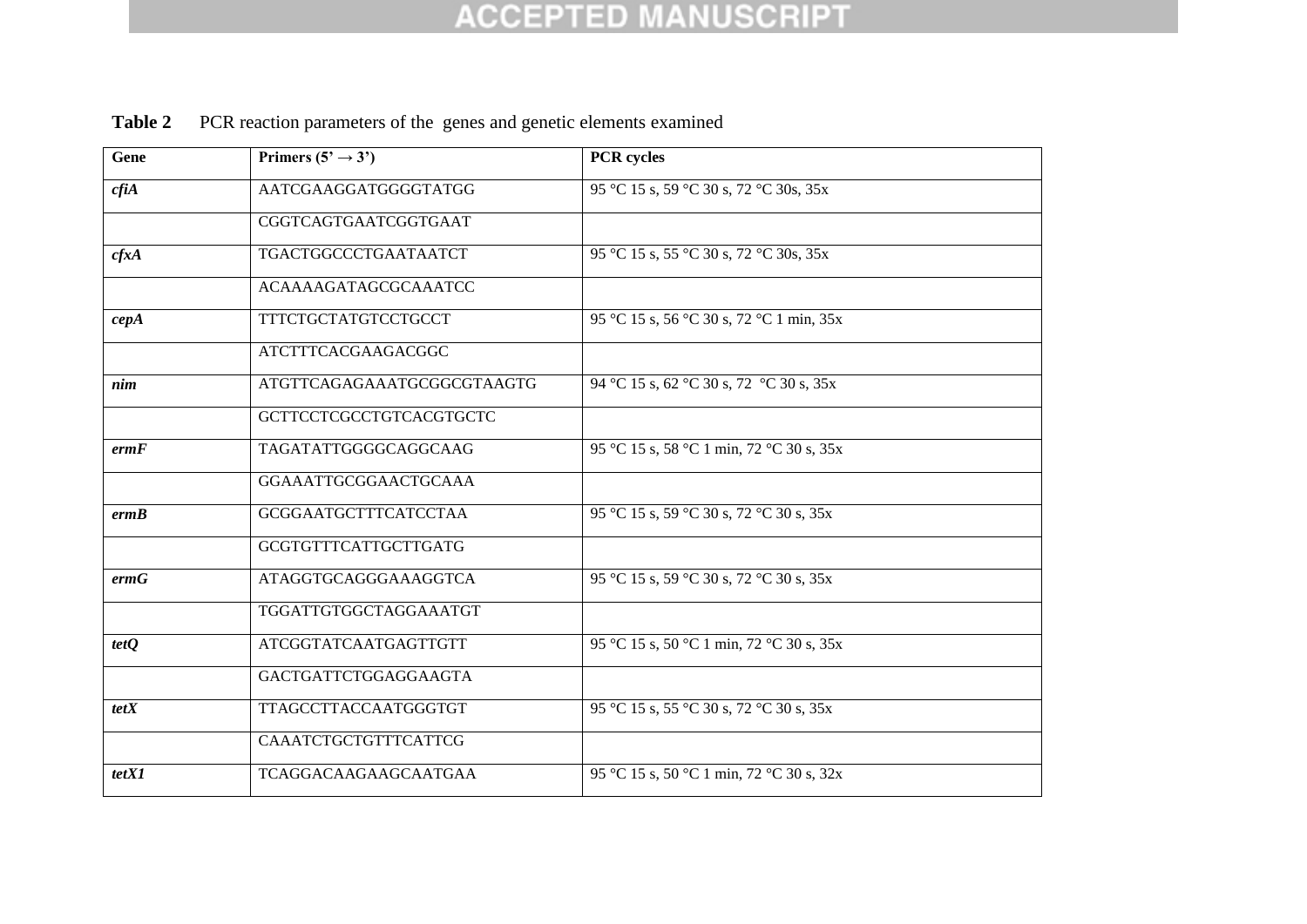|               | <b>TATTTCGGGGTTGTCAAACT</b> |                                         |
|---------------|-----------------------------|-----------------------------------------|
| bexA          | TAGTGGTTGCTGCGATTCTG        | 95 °C 15 s, 60 °C 30 s, 72 °C 30 s, 35x |
|               | TCAGCGTCTTGGTCTGTGTC        |                                         |
| <i>IS4351</i> | CAGGGTCTGGATACGCAAGT        | 95 °C 15 s, 59 °C 30 s, 72 °C 30 s, 35x |
|               | CTGATAAGCCCGTTGGTGTT        |                                         |
| gyrA          | CTACGGAATGATGGAACTGG        | 95 °C 15 s, 53 °C 30 s, 72 °C 30 s, 35x |
|               | TGTTCAGACGTGCTTCAGTG        |                                         |